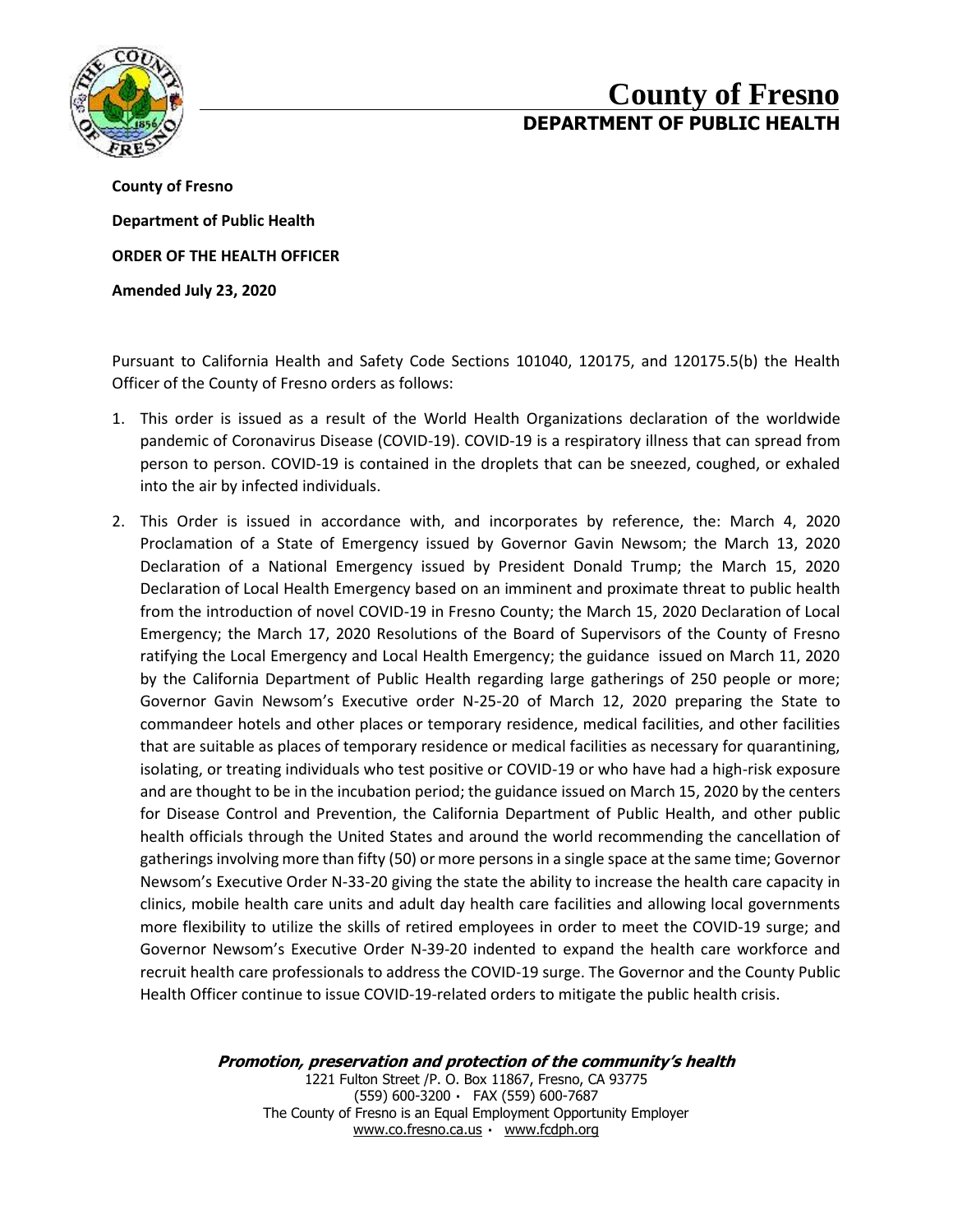- 3. As of today, there are over 15.3 million cases in the world and over 626,000 deaths. In California, there are over 413,000 confirmed cases and 7,800 deaths. We can expect the number of cases to increase significantly should action not being taken to decrease the spread of the disease.
- 4. There currently is no available treatment, however, transmission of the disease can be slowed through community mitigation measures that decrease the likelihood of being exposed to the droplets of an infected person. These measures include limiting large scale events and mass gatherings and practicing social distancing. Aggressive containment operations including isolating suspect cases and persons under investigation and quarantining their contacts can limit the spread of the disease, reduce the impacts of the disease on society, and avoid more stringent measures that would cause further detriment to civil society.
- 5. Within the public health system, every person who meets the Centers for Disease Control (CDC) criteria for disease within Fresno County has been and will be tested. However, both locally and nationally there is limited testing capabilities due to availability and number of laboratory test kits and specimen collection kits.
- 6. Effective July 23, 2020, the following will be in effect for Fresno County:
	- A. Any business wishing to re-open, expand operations, or do business in the County of Fresno, must follow State guidelines for ensuring safety of workers and customers during the COVID-19 crisis. If a business does not believe it can meet the State guidelines, the business must contact the Fresno County Department of Public Health with an alternate plan to meet health and safety guidelines. Any alternate plans or regional variances must be approved by the Health Officer before deviating from the State guidelines. Please contact (559) 600-3200 to obtain contact information and instructions about how to proceed.
	- B. All Employers shall:
		- i. Comply with Department of Public Health Investigation and Guidance Requests in a timely manner when employees are confirmed with COVID-19 infection.
	- C. Health Care Providers shall:
		- i. On a daily basis report to the public health branch of the Health and Human Services Agency all patients seen in their practice with a febrile respiratory illness.
		- ii. The patient information will include demographic information, including age, as well as residential address and clinical status, indicate whether rapid point of care testing was performed and their results, and indicate if COVID-19 testing was done; and
		- iii. Direct the patient, if no exclusionary diagnosis is found, to isolate him/herself for 10 days after onset of symptoms and for 24 hours after improvement of symptoms or fever without the use of fever-reducing medications AND to notify all close contacts to quarantine themselves for 14 days from the last known contact with the patient.
		- iv. Provide testing results for the patients who are tested at their premises as soon as these are available.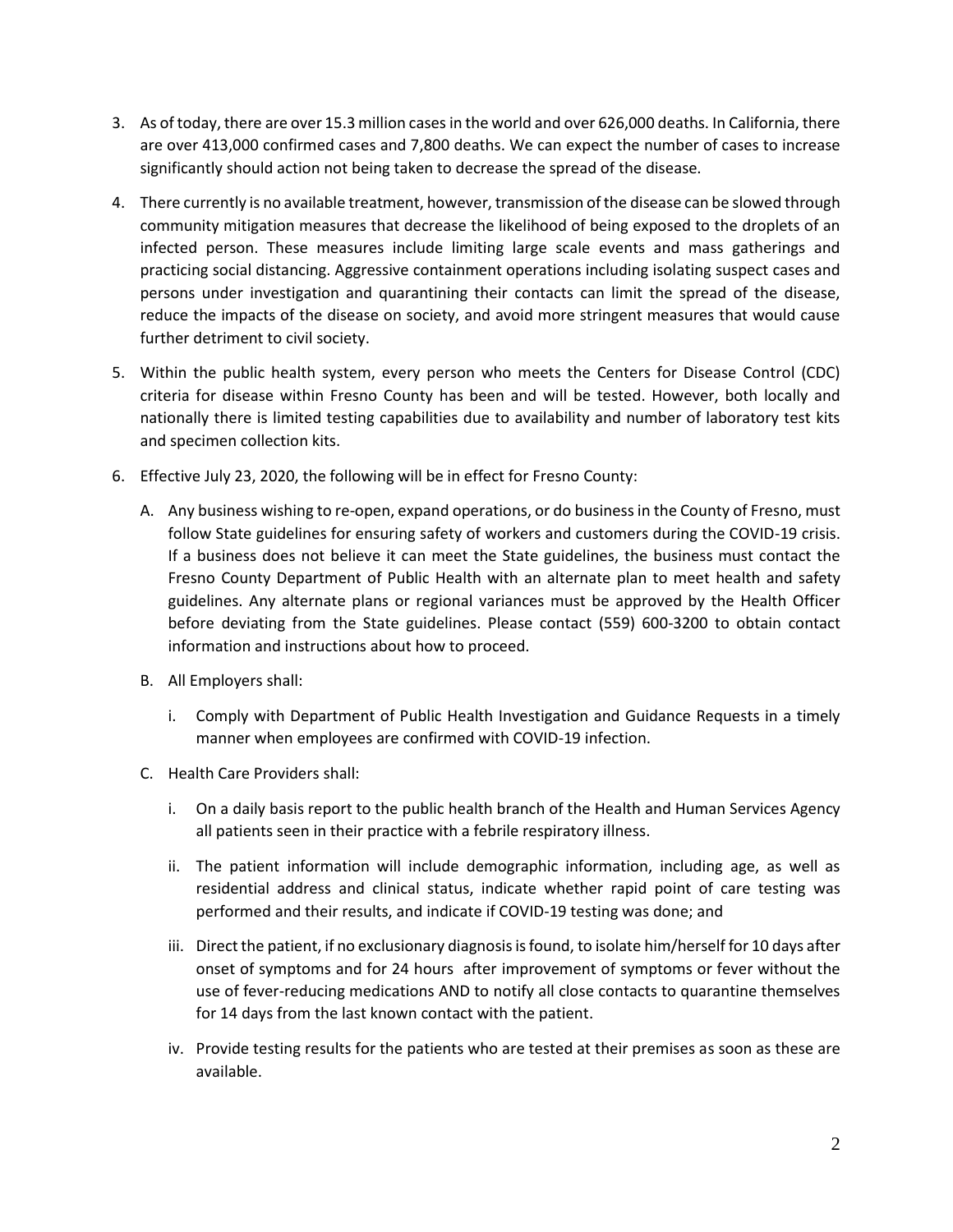- D. Agricultural Employers shall:
	- i. On a daily basis, demonstrate compliance with the Safety & Health Guidance: COVID-19 Infection Prevention for Agricultural Employers and Employees issued on April 7, 2020 by the California Department of Industrial Relations Division of Occupational Safety & Health Publication Unit.
	- ii. Department of Public Health, and/or the Public Health Officer may modify this guidance based on other factors.
- E. All Other Employers shall:
	- i. On a daily basis, while conducting business, screen all employees for febrile respiratory illness.
	- ii. Exclude from work all employees that report symptoms of febrile respiratory illness for ten days from the day that they are identified as having symptoms and until 24 hours after improvement of symptoms or fever without the use of fever-reducing medications; and
	- iii. Direct employees excluded from work to isolate at home AND to notify all close contacts to quarantine themselves for 14 days from the last known contact with the patient.
	- iv. The Department of Public Health, the Public Health Officer, and individual business Employee Health Departments with the approval of the Health Officer, may modify this guidance based on other factors. Businesses must contact the Health Department and receive approval from the health officer before modifying the above guidance. Please contact (559) 600-3332 to obtain contact information and instructions about how to proceed.
- F. All Residents shall:
	- i. Self-monitor for signs and symptoms of COVID-19; and
	- ii. Isolate themselves at home and separately from household members (if practicable) if they have signs and symptoms for ten days after onset of COVID-19 symptoms AND until 24 hours after improvement of symptoms or fever without the use of fever-reducing medications, unless they should require further medical attention, AND notify their close contacts to quarantine for 14 days.
	- iii. Use a mask at all times when indoors around others if they develop COVID-19 symptoms to help slow the spread the illness to other members of their household.
	- iv. Comply, in a timely manner, with public health requests related to close contact tracing to ensure that infection containment is achieved in the interest of community health and safety.
- 7. Criteria for clearance to return to work:
	- A. The following items relate to criteria to allow employees to return to work, based on current best practice guidance from the Centers for Disease Control and Prevention (CDC).
		- i. The Department of Public Health, the Public Health Officer, and individual business Employee Health Departments with the approval of the Health Officer, may modify this guidance based on other factors.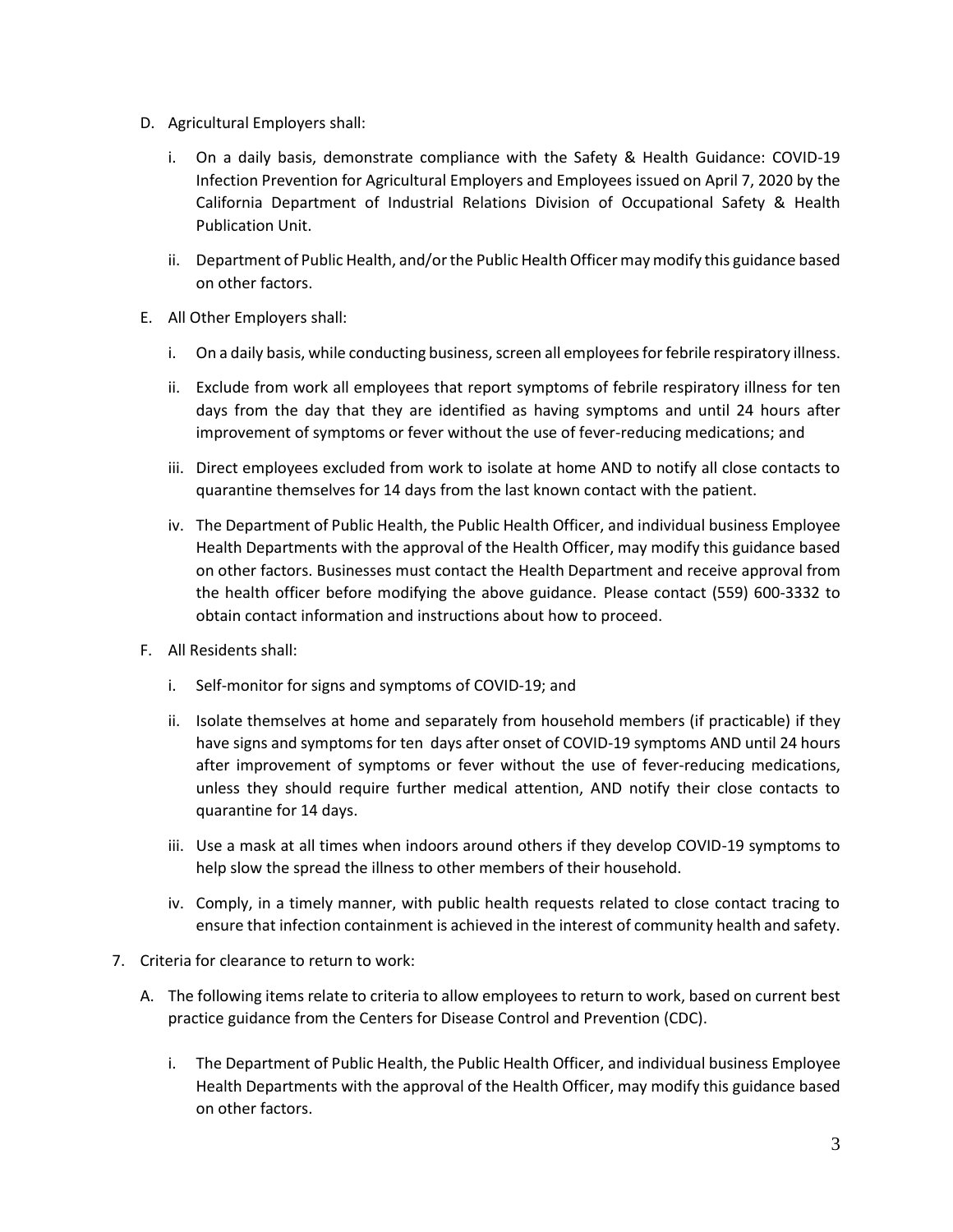- ii. Businesses must contact the Health Department (559-600-3200) and receive approval from the health officer before modifying the following guidance to allow employees to return to work.
- B. Workers may return to work:
	- i. After 10 days have passed since positive COVID-19 test date, if they remain asymptomatic.
	- ii. After 10 days have passed since ONSET of COVID-19 symptoms and 24 hours since recovery from these symptoms, if they are symptomatic.
	- iii. Immunocompromised workers (as determined by their physician or DPH Medical Investigations Team) may be asked to wait until 14-20 days have passed since symptom onset, in concordance with current recommendations from the Centers for Disease Control and Prevention (CDC). This determination will be made on an individual basis.
- 8. For the purpose of this order:
	- A. Febrile respiratory illness is defined as "a new or worsening episode of either cough or shortness of breath, presenting with fever (temperature 38 degrees C or 100.4 degrees F or higher) or chills in the previous 24 hours;"
	- B. Close contact is defined as someone who has spent 15 minutes or more time within 6 feet or less of the index person while unmasked;
	- C. Isolation is defined as "separation of sick people with a contagious disease from people who are not sick;"
	- D. Quarantine is defined as "separation and restricts the movement of people who were exposed to a contagious disease to see if they become sick."
	- E. Social distancing is defined as "maintain a six-foot separation from all persons except for family members;" and
	- F. Symptoms of COVID-19:
		- i. fever or chills
		- ii. cough
		- iii. Shortness of breath or difficulty breathing
		- iv. Congestion or runny nose
		- v. Repeated shaking/ tremors
		- vi. Muscle pains or body aches
		- vii. Headache
		- viii. Sore throat
		- ix. New loss of taste or smell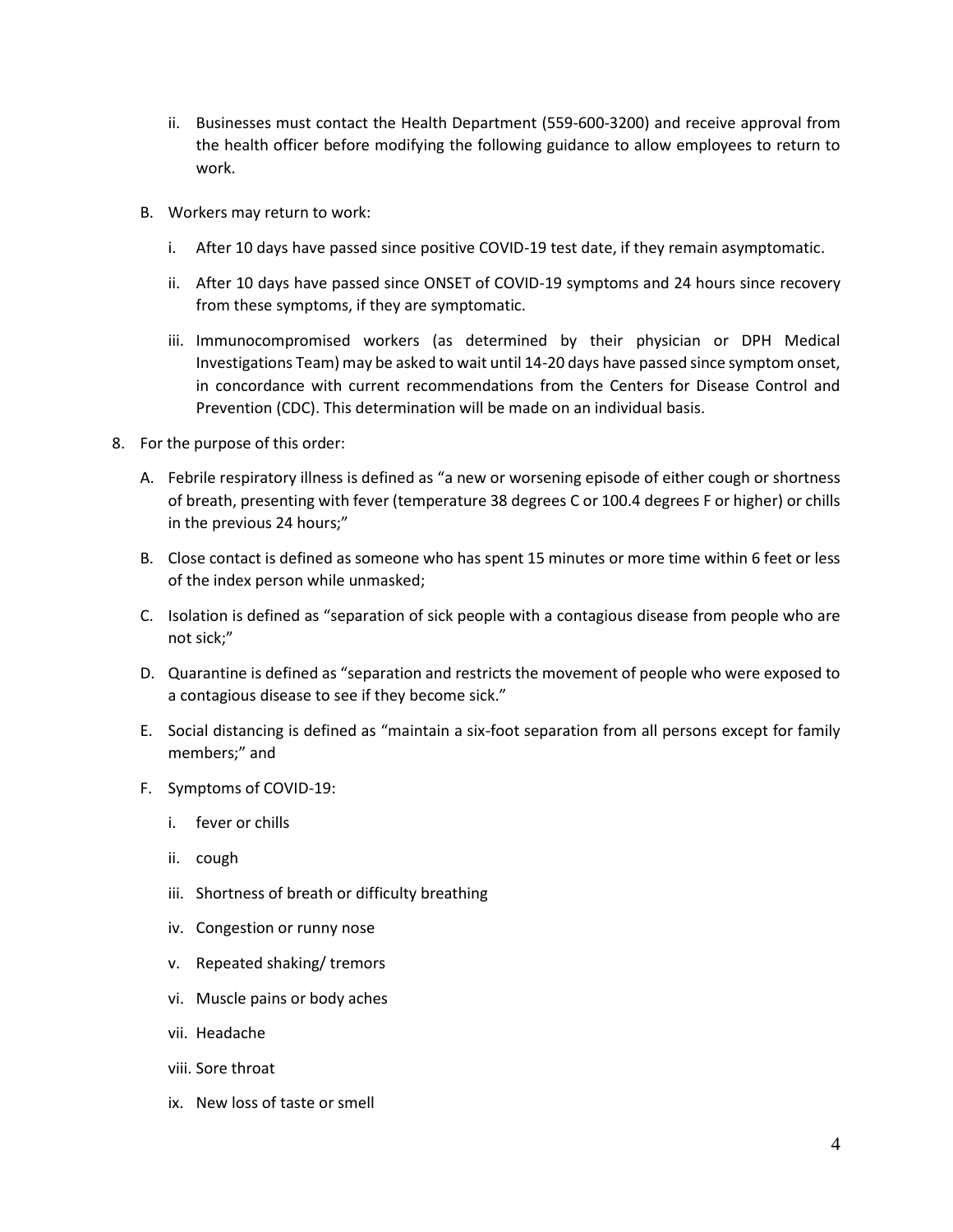- x. Nausea, vomiting or diarrhea
- 9. County-wide Masking Requirement Effective July 23, 2020:

All residents should use cloth masks or equivalent face covering while indoors at work, while visiting a business, or while coming into close contact with someone who is not a family member, in accordance with CDC guidelines to prevent spread of respiratory droplets when physical distancing cannot be maintained. Face coverings with one-way exhalation valves are not sufficient to comply with this order. Adults with respiratory illnesses, certain medical conditions, and children under 12 years old are excused from use of face coverings due to suffocation risk; however, they should still comply with social distancing of at least 6 feet from others outside their households. This requirement is to help slow the spread of novel coronavirus in situations where social distancing is not maintained due to social spacing or professional conditions. For those individuals who have been diagnosed with COVID-19, they are ordered to use face coverings indoors even within their household to help slow the spread of illness to other members of their family when distancing of 6 feet or greater cannot be accomplished.

- 10. This order shall supersede the previous orders issued on March 27, April 14, and May 18, 2020. The Health Officer may amend this order as needed. This Order shall remain in full force and effect until terminated, superseded, or amended.
- 11. The California Department of Public Health (CDPH) and the Centers for Disease Control and Prevention (CDC) may recommend further guidance.

I, as Interim Health Officer for the County of Fresno, encourage voluntary compliance with this Health Officer's Order. However, violation of this order is subject to fine, imprisonments or both (California Health and Safety Code Section 120295.)

Violation of or failure to comply with this Order is punishable by fine, imprisonment or both under various criminal statutes:

Cal. Penal Code section 148 makes it a misdemeanor to resist, delay, or obstruct a public officer, in the discharge of his or her duty. Sheriff deputies and city police officers are authorized to enforce health orders in the discharge of his or her duty.

Cal. Penal Code section 69 may be charged as a felony for the attempt, by means of any threat or violence, to deter or prevent an executive officer from performing any duty imposed by law, or to knowingly resist, by the use of force or violence, the officer, in the performance of the officer's duty. Sheriff deputies and city police officers are authorized to enforce health orders in the discharge of his or her duty.

Cal. Penal Code section 409.5 allows the health officer to close an area where a calamity has created an immediate menace to public health.

California Health and Safety Code sections 120275 and 120295 makes it a misdemeanor to violate certain sections of the Health and Safety Code, including those requiring individuals to comply with health orders to facilitate isolation or quarantine.

 $2020$ 

Rais Vohra MD Date Health Officer